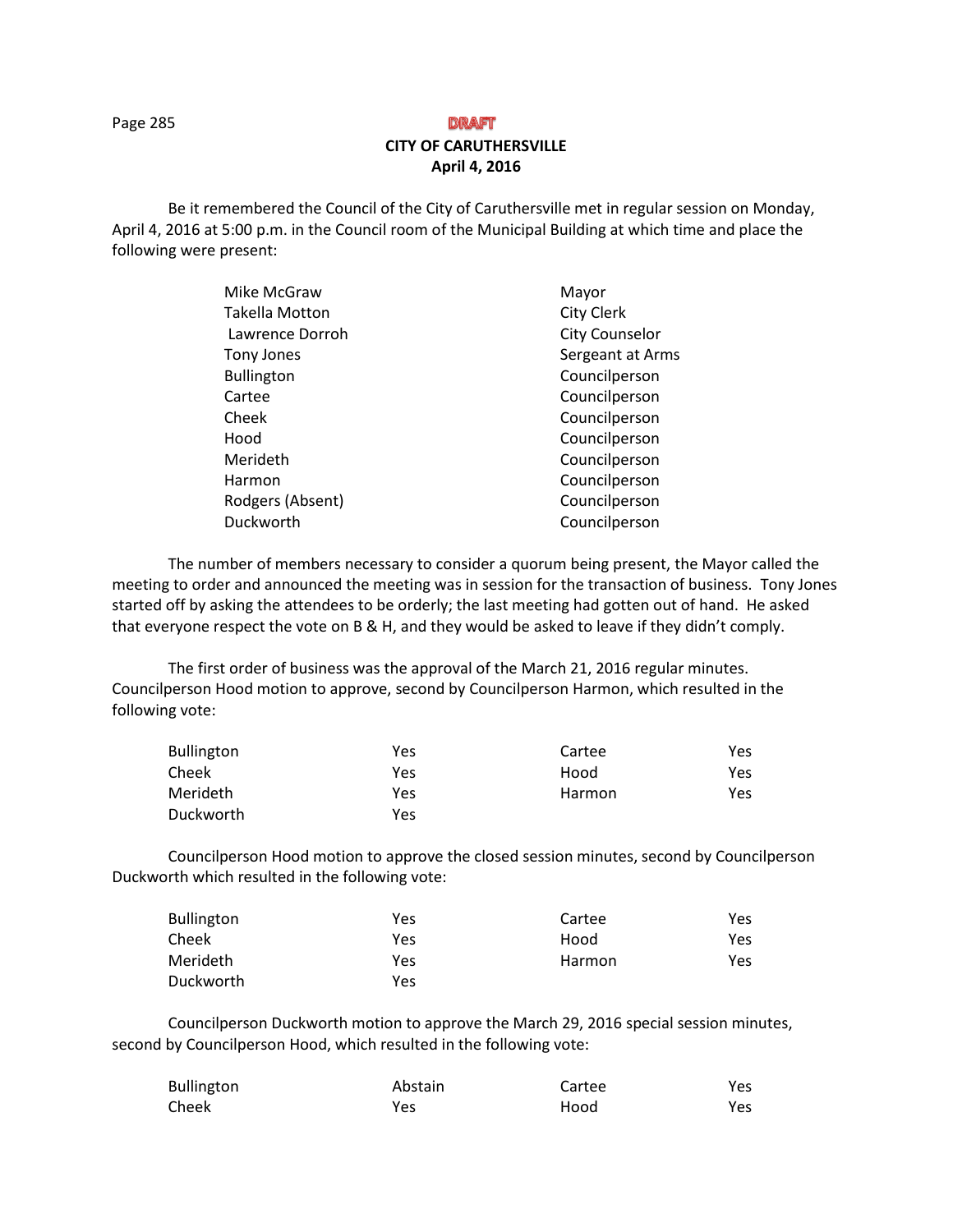Merideth **Yes** Yes Harmon Yes Duckworth Yes

The next order of business was the approval of reports and bills. Councilperson Merideth motion to approve, second by Councilperson Hood, which resulted in the following vote:

| Yes | Cartee | Yes |
|-----|--------|-----|
| Yes | Hood   | Yes |
| Yes | Harmon | Yes |
| Yes |        |     |
|     |        |     |

Mayor McGraw presented the revised license agreement between the American Legion Post #88 and the City of Caruthersville for the use of their field. Counselor Dorroh stated that he included in the license agreement that the City was subordinate to the license agreement between the School District and the American Legion Post #88. He went on to say that none of the City events would interfere with the District events. The license agreement will also include the School Boards' consent to grant a license between the City and American Legion Post #88. Councilperson Cartee motion to accept the license agreement, second by Councilperson Merideth, which resulted in the following vote:

| <b>Bullington</b> | Abstain | Cartee | Yes |
|-------------------|---------|--------|-----|
| Cheek             | Abstain | Hood   | Yes |
| Merideth          | Yes.    | Harmon | Yes |
| Duckworth         | Yes     |        |     |

The Mayor's Report; Republic Services contract is ongoing, Counselor Dorroh has spoken to their attorney, but nothing is in writing as of yet. The contract with Three Rivers is for the use of the building, they pay the utilities, their responsible for the upkeep of the interior, and lawn care. Any major problems with the building will be the responsibility of the City, but Three Rivers will pay for a portion of the cost for the roof repairs. The Missouri statues require a Request for Qualifications for the roof repair which will be ran in the paper. Planning and Zoning Commission will conduct a meeting in regards to Barnett Subdivision Wednesday, April 6, 2016. There will also be an ad placed in the paper for RFQ for the HVAC installation in the pool area of the Recreation Center.

John Chittenden has prepared a map for the next phase of the drainage project. Phase one was successful, we got four inches of rain after it was completed, and the area drained off well. A cost estimate will be submitted before continuing with the next phase. The Brownsfield application will be a lengthy process; McCoy's is in probate court in Dunklin County and the City would have to have permission from the owner in order for DNR to go onto the property. Counselor Dorroh stated that there are processes and one process that could take place would be to apply to reclaim blighted land by exercising imminent domain with the City being responsible for the land. Counselor Dorroh also stated that the City could explore facilitation without being responsible for the land. There's no set date for Spring Cleanup. Terry Rushing stated that with the contract not being signed by Republic, he didn't know if they would comply. Counselor Dorroh stated that he didn't foresee any problems, that the Spring Cleanup has never been omitted from any drafts.

Page 286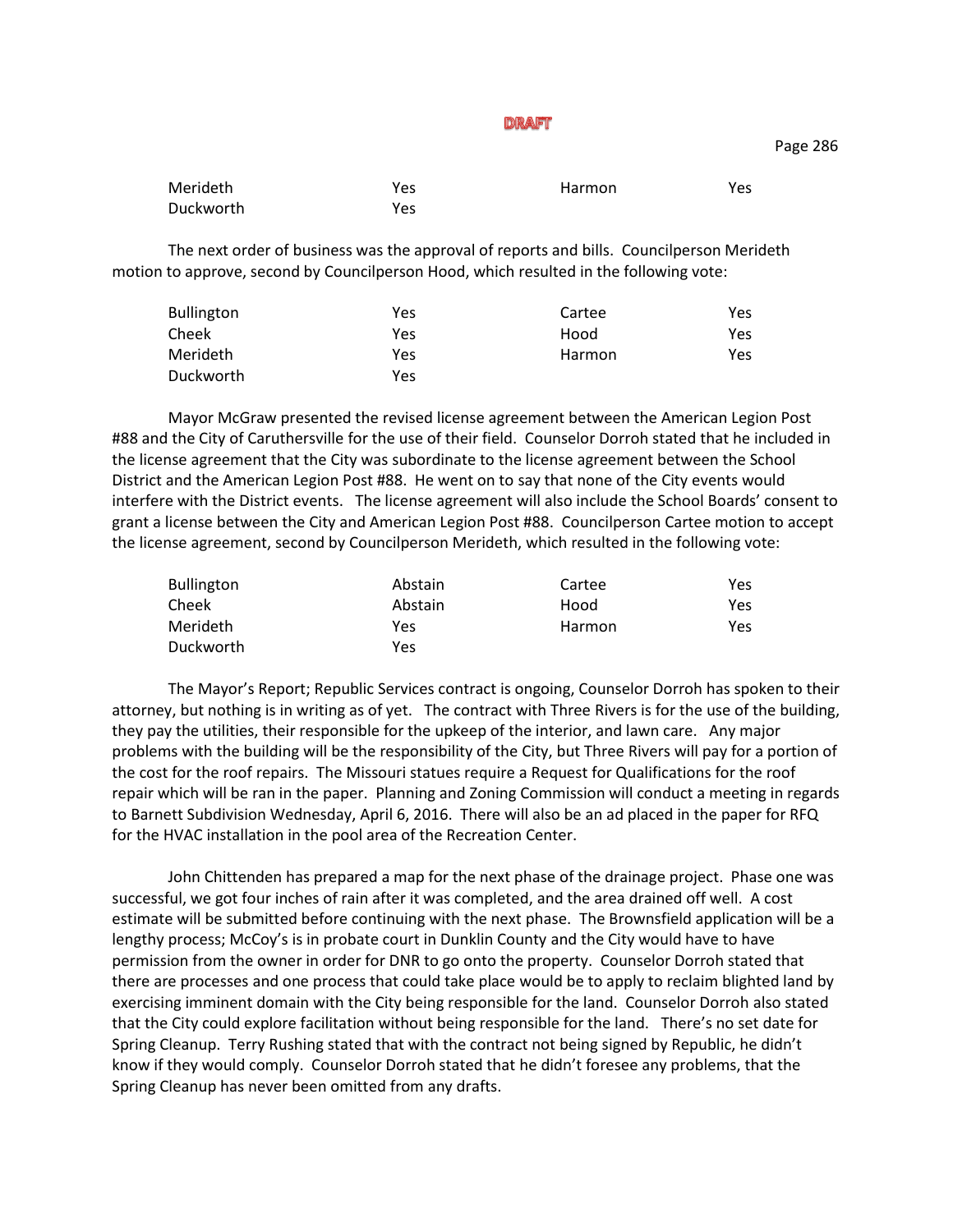#### Page 287

Fire Report; Nick Cartee reported four fire calls from March 21, 2016 through April 4, 2016. On March 21, debris was inside shed on fire at Cotton. March 23, brush was burning in field behind East Haven. March 26, there was grass on fire on County Road 344. March 28, there was a fire alarm sounding at Pemiscot County R-3 School. The fire hose on Engine 3 was tested per ISO requirements, and preventive maintenance will be done by Ed Woods.

Water & Sewer; Johnny Hood reported seeking approval for 282 meters, 222 5/8<sup>th</sup> and 60 1<sup>"</sup> meters for \$53,770.80 which have been budgeted. The belief is that these additional meters should take care of the fluctuating bills that some residents have experienced. Councilperson Hood motion to approve the meters, second by Councilperson Merideth, which resulted in the following vote:

| <b>Bullington</b> | Yes        | Cartee | Yes. |
|-------------------|------------|--------|------|
| Cheek             | Yes        | Hood   | Yes. |
| Merideth          | Yes        | Harmon | Yes. |
| Duckworth         | <b>Yes</b> |        |      |

Councilperson Harmon inquired of the manhole leak on South Ward. Paul Shaw stated that application had been made to MODOT for the permit, and he should be hearing something soon.

Street & Code; Terry Rushing reported on the daily operations, they assisted with street breaks caused by a leak, and one street break caused by a sewer problem. They also assisted with the drains using a backhoe, and tended the safety fence around the open drain boxes in which three of the lids were damaged. Terry talked with Commissioner Ben Baker about the long reach excavator in assisting with the cleanup of the Brown Show ditch. Once they put the motor in they will come and clean the ditch out at no charge. The only condition is that we use the City trucks for the debris removal, and that they wouldn't be liable for any surface damage that may occur on the black top. Coy Gray a representative of MODOT will be in Wednesday to look at drainage issues. They will start at Highway 84 and Route Y. They will also be looking at state ditches, South Ward issues, and Highway U to the city limits. Terry was contacted by residents on Playground Road and will be contacting John Chittenden in regards to the flooding. He's going to seek a cost estimate for boring an eight inch drain under the street. The Mayor will also give him the contact person that he has. John Chittenden's recommendation for the W. 7<sup>th</sup> Project is to put in a drain in the alley running north between Laurant and Beckwith and tie into the drain on  $6<sup>th</sup>$  St. The Council stated he should get a cost estimate for the drainage before starting on the Paving Project.

Terry Rushing asked that payment for Tom's Tuckpointing to be accepted for \$7465 instead of the \$2,200 budget amendment out of Community Revitalization in the March 7, 2016 minutes. Councilperson Bullington motion to pay the bill, second by Councilperson Hood, which resulted in the following vote:

| <b>Bullington</b> | Yes | Cartee | Yes. |
|-------------------|-----|--------|------|
| Cheek             | Yes | Hood   | Yes. |
| Merideth          | Yes | Harmon | Yes. |
| Duckworth         | Yes |        |      |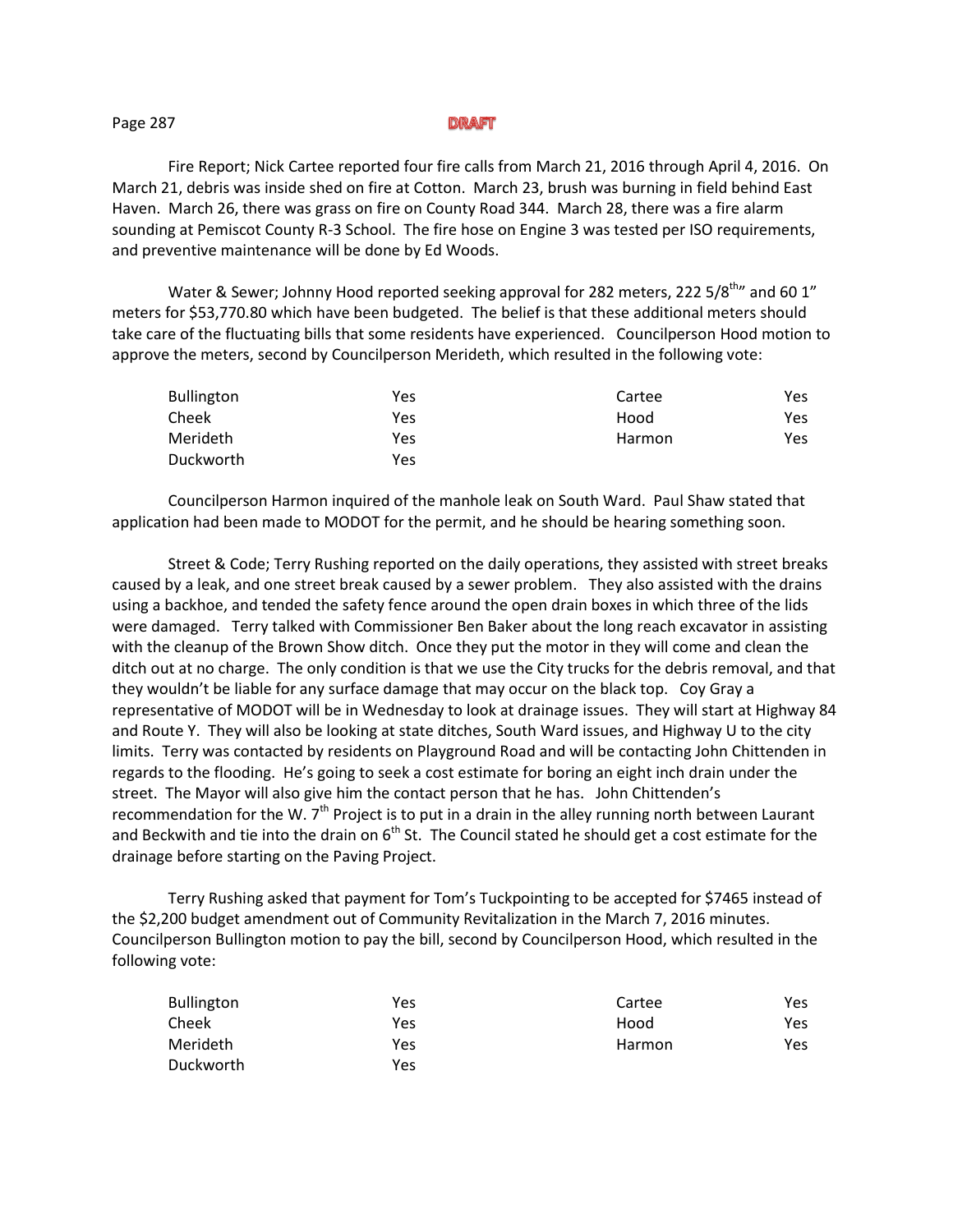Terry Rushing got a quote for AT Floor Care of \$4,160 for the Armory's resealing of gym and stage, stripping and waxing of the bathroom floors. The floor care was budgeted for \$3000 for the floor care; he will not be able to do the pavement of the sidewalks for the \$5000. Terry recommended that the budget be amended for \$1,160 for the floor care. Councilperson Bullington recommended that the budget be amended for the increase. Councilperson Cartee motion to amend the budget for \$4,160 for the floor care, second by Duckworth, which resulted in the following vote:

| <b>Bullington</b> | Yes | Cartee | Yes |
|-------------------|-----|--------|-----|
| Cheek             | Yes | Hood   | Yes |
| Merideth          | Yes | Harmon | Yes |
| Duckworth         | Yes |        |     |

Terry Rushing issued a notice to vacate on Grand for a house that had no water or utilities, there was also a building on Grand that he did an evaluation on. Terry got a quote on the yard, which would cost \$700 to cleanup. The building can be repaired but needs to be boarded up; if the City does the cleanup of the yard it can be put on the taxes. Counselor Dorroh stated that the trustee would have to be notified to give them a chance to do the cleanup or the trustee could waive their right, then the City could do the work and assess the lien. The likelihood of getting any money out of it is slim, due to the fact it has gone up for sell, and there was not enough money to pay the taxes. Councilperson Cartee recommended going through the process. Terry stated that the culvert cleaning and ditches need cleaning. This would entail renting of equipment for at least 30days. Council recommended that he get a cost for the rental and let them know.

Teresa Tidwell reported that their planning for Summer Read Program with a sports theme. It will go from the last week of May to the last week of July on Tuesdays' at 2:00 a.m.

Business from the floor; Charles Motton inquired about FEMA accepting funding as part of the proposal being to phase out salvage yards. Counselor Dorroh stated that there were no conditions to the grants, that they were plans and suggestions. Counselor stated that there was never any linkage or ties that were conditioned for the City's land use laws for the emergency funds.

Steve Motton stated his concern of the Council possible allowance for a salvage yard in Ward 1. He stated that McCoy's is slated at being closed but the operation of the business is ongoing.

Robert Jones inquired of zoning to whether or not if the property in question is residential, commercial, or both. Counselor Dorroh stated that it was Industrial and is the least restrictive, which the Council has to approve.

Howard Prater stated in regards to McCoy's Salvage, that he was working on selling the aluminum building across the street, and if sold it would be cleaned up. He stated that he's still working on a deal with McCoy's in order to get it cleaned up.

Matt Fowler stated that B & H would be a good business for the community in cleaning up all the waste creating green energy.

Terry Rushing stated that the property in question has always been zoned "I-2" for years.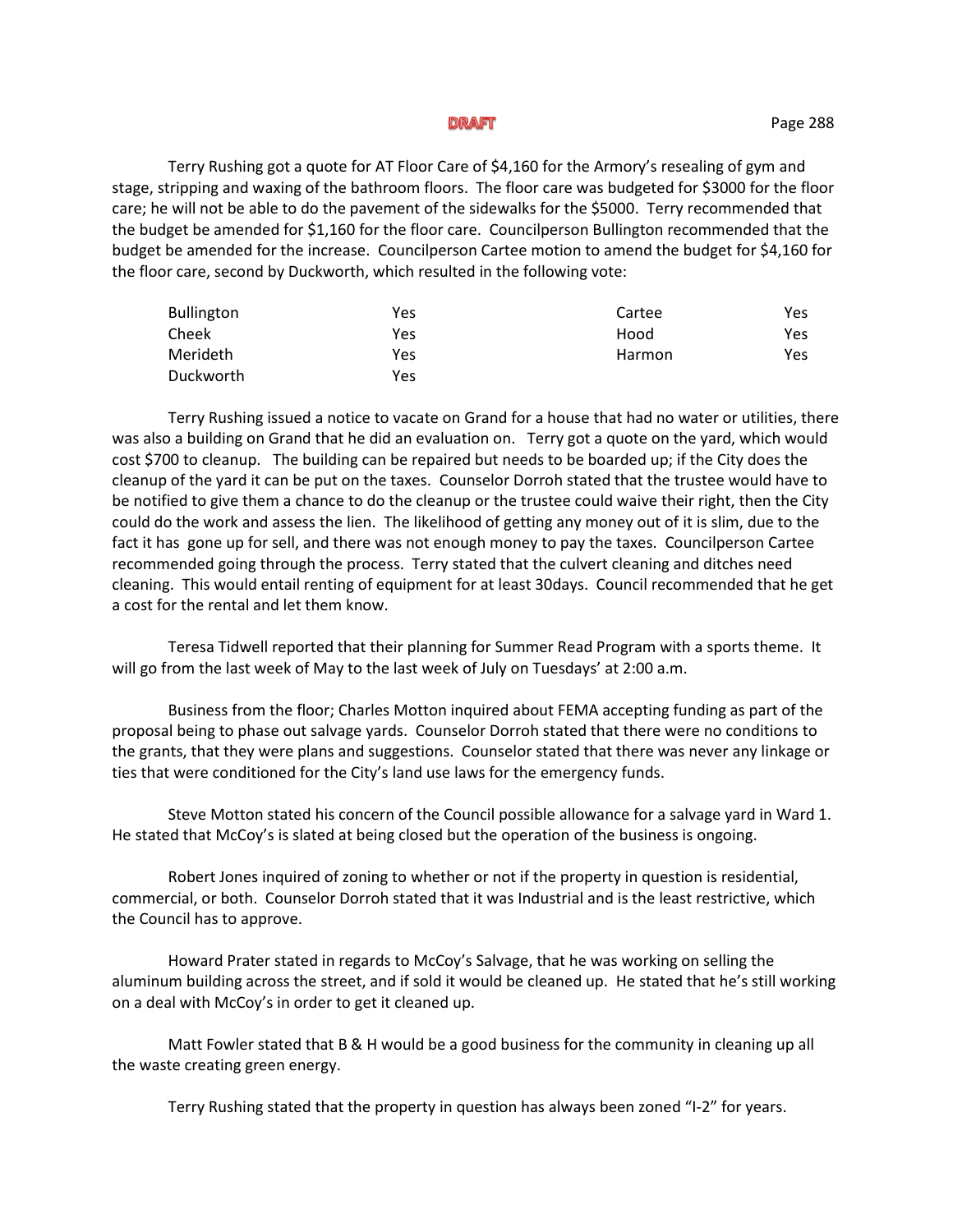He made mention of a Council member bringing in a paper from 2006 to the Special Meeting, and wanted to know why the issue wasn't addressed at that time before a business had come in. Councilperson Hood stated that in most cases, things aren't addressed until something comes up. Research is commonly done to prove the stance that is being taken.

John Ferguson stated that businesses have left the community which is a result of some of the blight. He stated that small communities grow from homegrown entrepreneurships. He stated that the property's zoned for "I-2", and someone from the community want to establish a business. Ferguson stated that Mr. Prater should be given the opportunity to do so.

New business; John Ferguson presented a resolution being sought on behalf of Mississippi River Valley. The resolution is asking for support of passage of supplemental appropriations of \$2 billion dollars to repair flood damage to the system and infrastructure; yearly funding in the amount of \$500 million dollars for continued maintenance of the MR&T Project; and passage of a comprehensive flood control and navigation project for the upper Mississippi River Basin to protect people and property throughout the entire Mississippi River Valley. Also support for passage of federal legislation providing main stem Mississippi River municipalities as well as local levee and drainage districts in conjunction with U.S. Army Corps of Engineers and the Mississippi River Commission the authority to streamline the burdensome regulatory and environmental processes to ensure federal dollars are spent directly on projects to protect people and property. Councilperson Bullington motion to accept the resolution, second by Councilperson Harmon, which resulted in the following vote:

| <b>Bullington</b> | Yes | Cartee | Yes |
|-------------------|-----|--------|-----|
| Cheek             | Yes | Hood   | Yes |
| Merideth          | Yes | Harmon | Yes |
| Duckworth         | Yes |        |     |

Mayor McGraw stated that Counselor Dorroh drafted three options as bills for the Council to choose to vote upon, which will take five votes for passage. Counselor Dorroh stated that based on the discussions of the previous two meetings he had prepared ordinances to adopt, amend and adopt, or deny. The three options are as follows:

# **AN ORDINANCE DENYING APPROVAL FOR THE LOCATION OF AN AUTO SALVAGE AND/OR JUNK, IRON, RAGS, BAILING, AND STORAGE AT 701 EAST 9TH STREET IN CARUTHERSVILLE MISSOURI**

**AN ORDINANCE APPROVING THE SPECIAL USE OF JUNK, IRON, OR RAGS, STORAGE, OR BAILING AT 701 EAST 9TH STREET IN CARUTHERSVILLE MISSOURI, SUBJECT TO CERTAIN CONDITIONS**

# **AN ORDINANCE APPROVING THE SPECIAL USES OF AUTO WRECKING AND SALVAGE, JUNK IRON, OR RAGS, STORAGE, OR BAILING AT 701 EAST 9TH STREET IN CARUTHERSVILLE, MISSOURI SUBJECT TO CERTAIN CONDITIONS**

Counselor Dorroh stated the Council could make recommendation on an option, and could make any changes or conditions, if there aren't any changes then it would be in order to make a motion

#### Page 289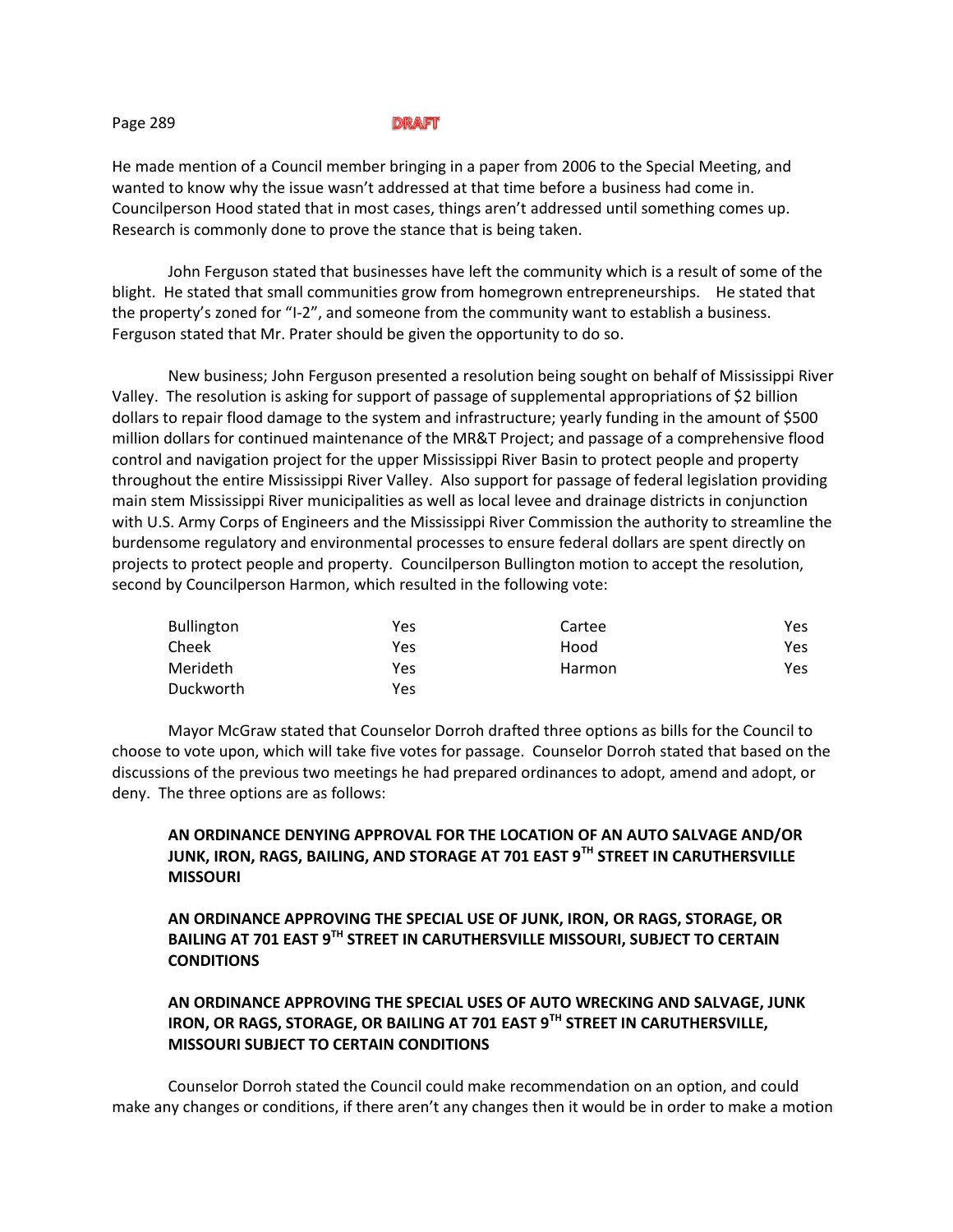on either one of the three bills. Councilperson Harmon motion to adopt option three, second by Councilperson Cheek and the same was read for the first time, to wit:

## **BILL NO. 2016-3 ORDINANCE NO. 2016-3**

# **AN ORDINANCE APPROVING THE SPECIAL USES OF AUTO WRECKING AND SALVAGE AND JUNK, IRON, OR RAGS, STORAGE OR BAILING AT 701 EAST 9TH STREET IN CARUTHERSVILLE, MISSOURI, SUBJECT TO CERTAIN CONDITIONS**

WHEREAS**,** B & H Recycling, LLC filed a petition seeking approval for the operation of an automobile salvage business at their business located at 701 East 9<sup>th</sup> Street in Caruthersville (the "Property") which is currently in the I-2 zoning district;

WHEREAS, B & H Recycling, LLC appeared before the Planning and Zoning Commission relative to such petition and amended their petition to also request that the approval include junk, iron, or rags, storage or bailing at the Property;

WHEREAS, after consideration of the matter, the Planning and Zoning Commission made a recommendation to the City Council that  $B \& H$  Recycling, Inc. be permitted to locate an auto wrecking and salvage business and a junk, iron, or rags, storage and bailing operation at the Property pursuant to subsections 2.n. and 2.o. of § 405.450, subject to certain conditions; and

WHEREAS, the City Council conducted a public hearing upon the matter.

NOW, THEREFORE, BE IT ORDAINED BY THE COUNCIL OF THE CITY OF CARUTHERSVILLE, MISSOURI, as follows:

Section 1. Pursuant to  $\S 405.450$  of the Code of Ordinances of the City, the City Council hereby approves the request of B & H Recycling, LLC that the property located at 701 East  $9<sup>th</sup>$  Street in Caruthersville, Missouri be utilized by B & H Recycling, LLC for the following uses:

- a. Auto wrecking and salvage pursuant to § 405.450.2.n of the Code; and
- b. Junk, iron, or rags, storage or bailing pursuant to § 405.450.2.o of the Code.

Section 2. The approval of said uses granted in Section 1 above shall be and is hereby limited by the following conditions:

a. All fluids shall be drained from all automobiles stored, salvaged or kept upon the property prior to their placement upon the Property.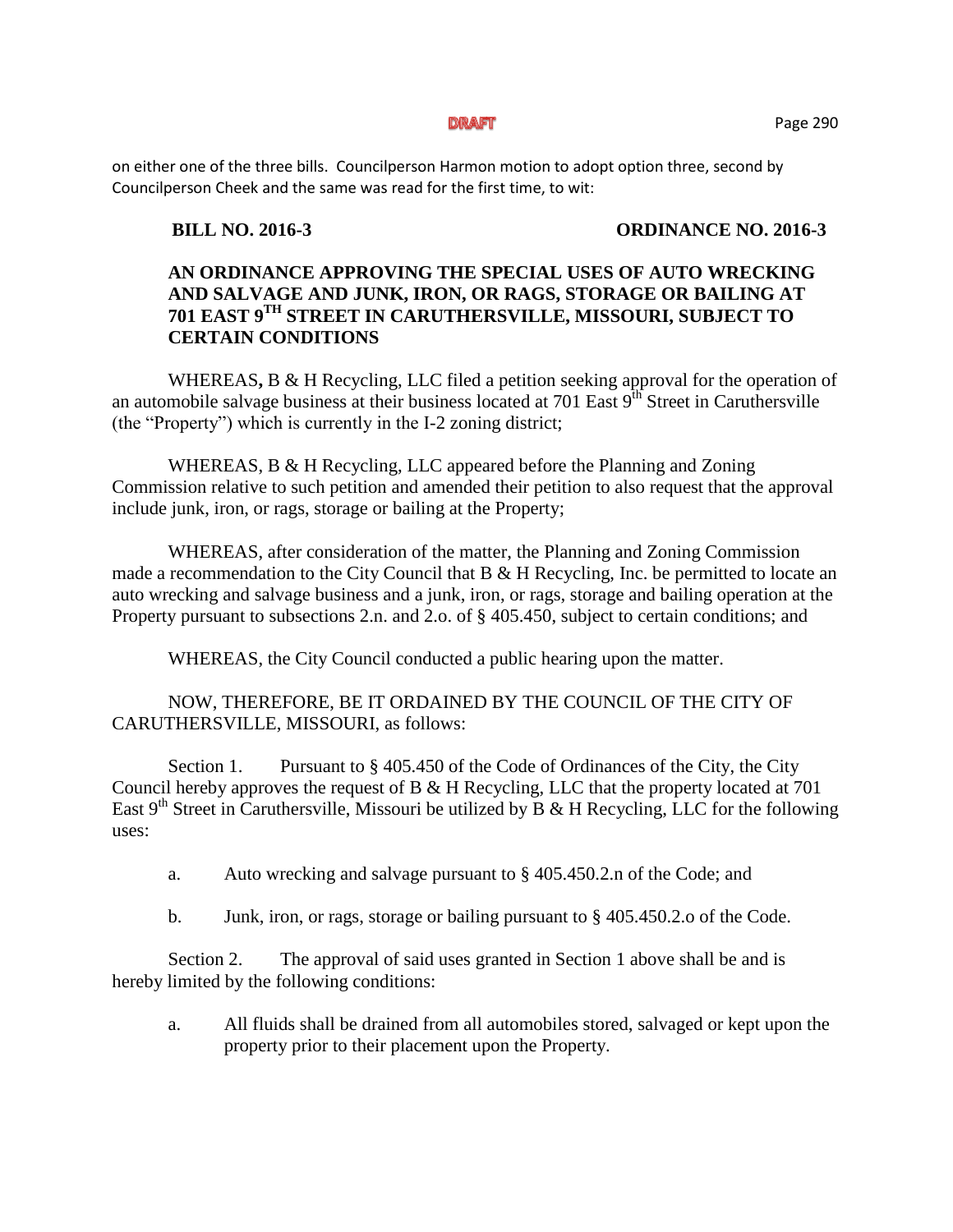- b. No salvage automobiles, junk, iron, rags or bails of such materials shall be kept and maintained outside of the building or the fenced area in such a manner that they may be visible from any travelled roadway in the City.
- c. B & H Recycling, LLC shall construct and maintain a fence of at least 8' tall constructed of tin or plastic, with uniform construction throughout. No portion of the supporting posts for such fence shall be visible above the sheeting material. All sheeting material shall be of a uniform material, color and height. The fence shall be maintained at all times in good condition and repair with no gaps in the sheeting.
- d. No tires, scrap tires, or used tires shall be permitted to be stored outdoors at the Property at any time.
- e. No vehicles may be stacked and no junk, iron, rags or bails of such material shall be piled in such a manner as to be visible over the fence from any roadway within the City.
- f. B & H Recycling, LLC shall adopt practices that provide for the notification and encouragement of their customers to utilize the City's truck routes to access the Property for all commercial motor vehicles and for all other vehicles or trailers loaded with scrap.
- g. B & H Recycling, LLC shall control all noise as may be required by the ordinances of the City either now in effect, or as may be amended from time to time.
- h. B & H Recycling, LLC shall be limited to having no more than salvage or wrecked vehicles located on the Property at any point in time.
- i. In the event B & H Recycling, LLC shall cease operations, then it shall have the obligation to remove all wrecked and salvage autos and all junk, iron, rags and bales of such material from the Property.

Section 3. As an additional condition to the approval provided for in Section 1 above, in the event that B & H Recycling, LLC shall at any time fail to satisfy any of the conditions set forth in paragraph 2 above, the provisions of the City's nuisance ordinances, or any restrictions on junk yards contained in Article IV of Title VI of the Code, and any such violation shall continue to exist after seven (7) days following receipt of a written notice of violation from the City's code enforcement officer, or if there are six (6) or more any such violations in any one calendar year, then the approval granted in Section 1 above shall be null and void and all auto wrecking and salvage and all junk, iron, rags, storage or bailing at the location shall cease. In such event B&H Recycling shall be permitted a reasonable time to dispose of all material on the Property, but shall not be permitted to receive any additional wrecked or salvage vehicles or any

## Page 291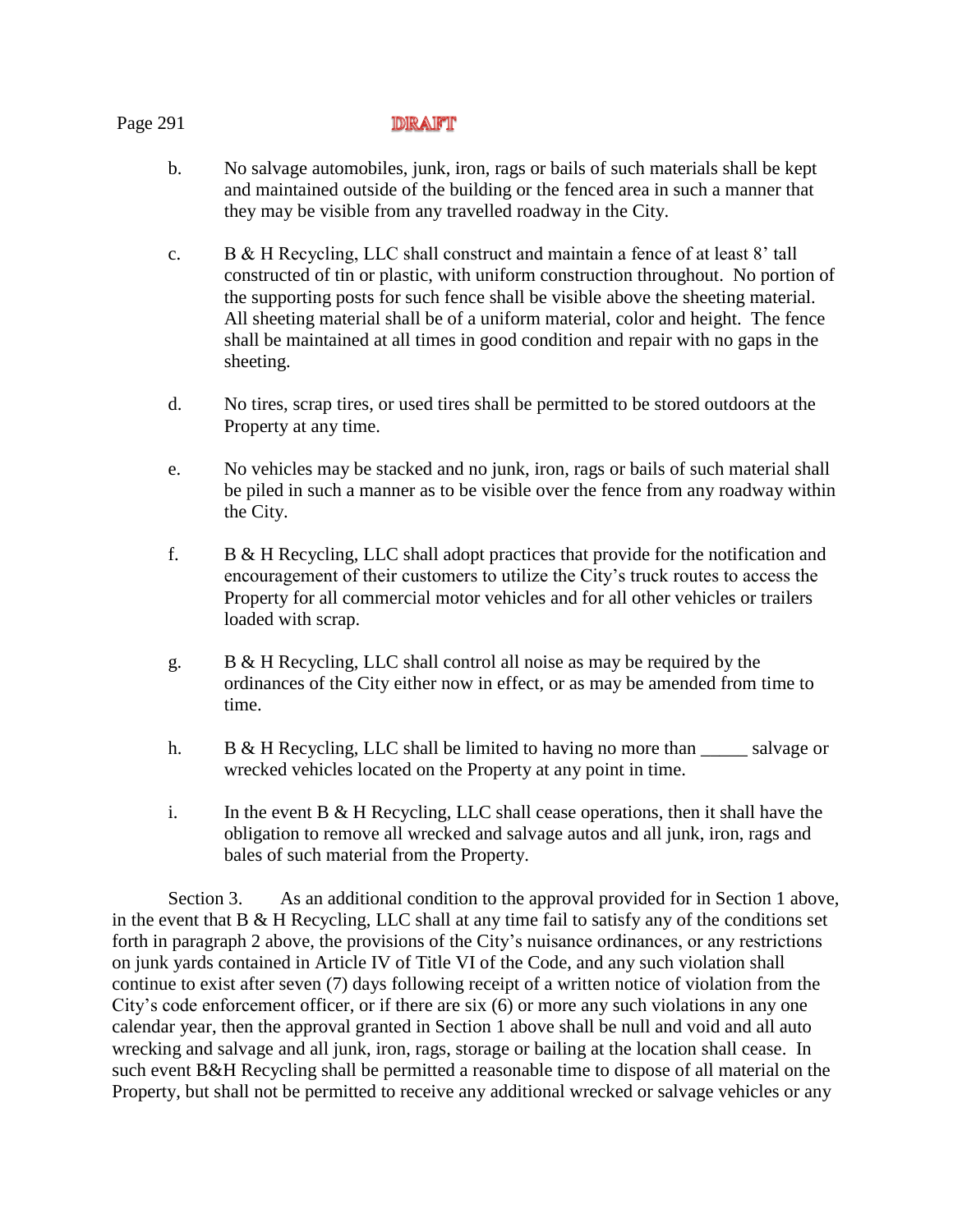junk, scrap or other material. Thereafter, the Property shall be utilized only in compliance with the zoning laws then in effect for the Property. All determinations regarding the existence and continuation of a violation shall be made by the code enforcement officer after giving B & H Recycling, LLC or its permitted successor an opportunity to present its position relative to the same. Any determination or action of the Code Enforcement Officer hereunder may be appealed to the Board of Adjustment for the City as provided in the City Code.

Section 4. The approval granted to B  $\&$  H Recycling, LLC is personal to such entity and the rights granted hereby may not be assigned or transferred to any other individual or entity without the prior approval of the City Council. Any such assignment or transfer shall also assign the responsibilities contained herein to any such permitted assignee or transferee.

Section 5. This ordinance shall be effective from and after the date of its passage and approval.

Section 6. This ordinance shall not be codified.

READ TWO TIMES, PASSED AND APPROVED, this \_\_\_\_ day of \_\_\_\_\_\_\_\_\_\_\_, 2016.

Mike McGraw, Mayor

\_\_\_\_\_\_\_\_\_\_\_\_\_\_\_\_\_\_\_\_\_\_\_\_\_\_\_\_\_\_\_\_\_\_

ATTEST

\_\_\_\_\_\_\_\_\_\_\_\_\_\_\_\_\_\_\_\_\_\_\_\_\_\_\_\_\_\_\_\_\_ Takella Motton, City Clerk

SEAL

After discussion it was proposed not to have any restrictions on the car limit and to remove (h) from Section 2, and replace (i) for (h) by amending Ordinance 2016-3. Councilperson Harmon motion to amend Ordinance 2016-3, second by Councilperson Duckworth, which resulted in the following vote:

| Yes | Cartee | Abstain |
|-----|--------|---------|
| Yes | Hood   | Abstain |
| Yes | Harmon | Yes     |
| Yes |        |         |
|     |        |         |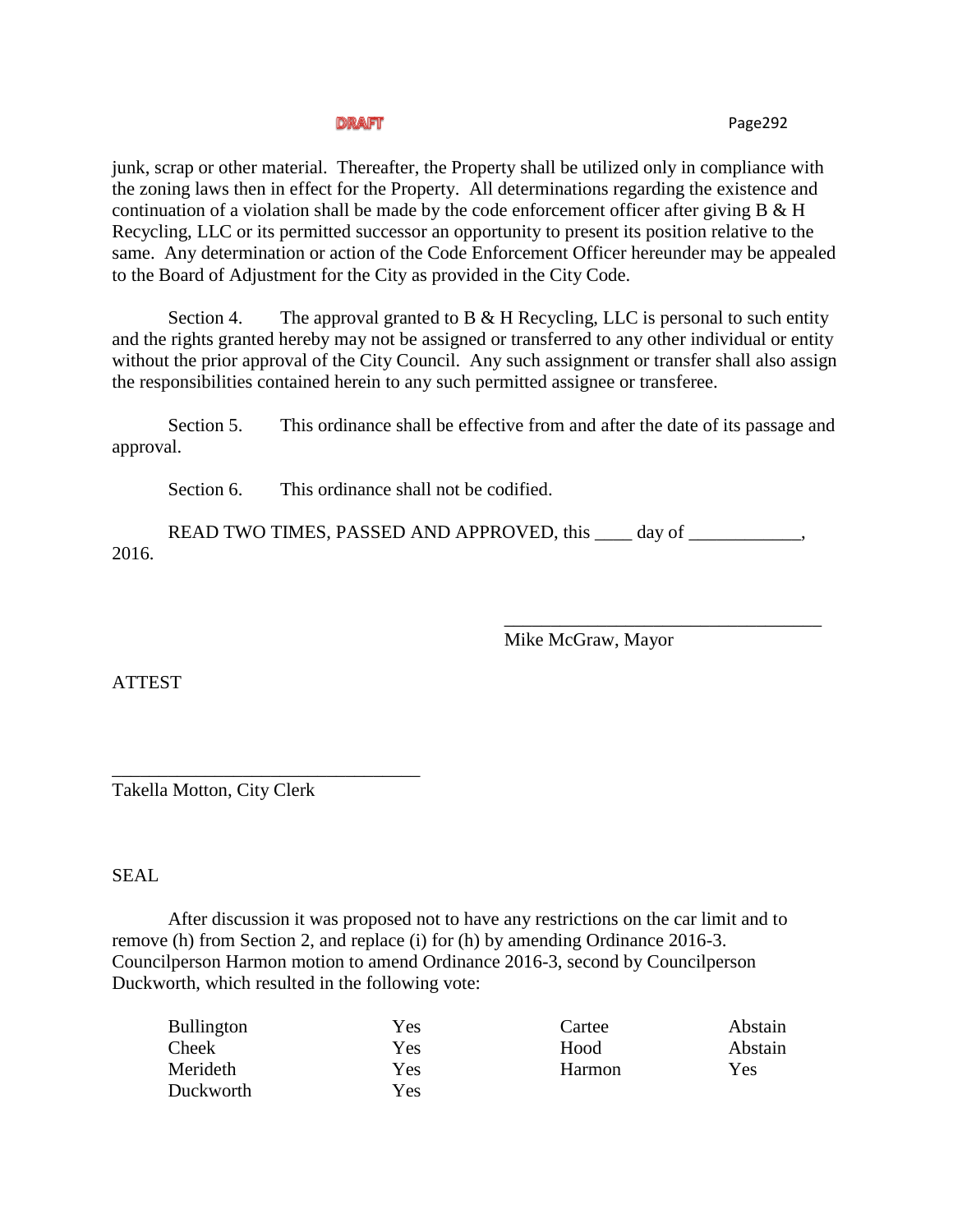## Page 293

After further discussion, Councilperson Harmon motion for the second reading by title, second by Councilperson Merideth, this resulted in the following vote on said question to wit:

| <b>Bullington</b> | Yes  | Cartee        | Abstain |
|-------------------|------|---------------|---------|
| Cheek             | Yes  | Hood          | Abstain |
| Merideth          | Yes  | <b>Harmon</b> | Yes     |
| Duckworth         | Yes. |               |         |

Councilperson Harmon made motion to pass the bill No. 2016-3 to be known as Ordinance No. 2016-3, second by Councilperson Merideth which resulted in the following vote on said question to wit:

| <b>Bullington</b> | Yes | Cartee | Abstain |
|-------------------|-----|--------|---------|
| Cheek             | Yes | Hood   | Nο      |
| Merideth          | Yes | Harmon | Yes     |
| Duckworth         | Yes |        |         |

Steve Motton asked who would be responsible for the accountability for any violations that may occur. Councilperson Harmon stated that the City would be looking to hire a full time Code Enforcement officer. This person would have the authority to issue citations, inclusive of the entire community.

Charles Motton inquired about a water fountain to be put in at French Park. Charles inquired about the process of the redistricting that had occurred. Counselor Dorroh stated it occurred after the 2000 census, which was based on the population. Charles also asked about rezoning guidelines. Counselor Dorroh stated that a petition could be filed by citizens or the Council could do so, which would go before Planning and Zoning for recommendation. If nothing was decided within 30 days, it would be considered approved, and a Public Hearing would have to take place within 15 days. After that took place the Council could approve or adopt any other classifications by ordinance. Any existing property would be grandfathered in, but if they cease existence, the zoning privileges would be lost. They Mayor stated that he had discussed with Counselor Dorroh of a possible "C-1" zone, which is commercial and residential area.

Howard Prater was concerned about the truck route, and he was assured that his responsibility was limited that he needed to encourage the use of the truck routes to his customers.

Terry Rushing stated that everyone's complaining about Code Enforcement. He stated that if the Mayor and Council would let him do his job he would. He didn't think that it was fair to go out and do his job if the Mayor and Council turn around and change what he has set in motion referring to an incident that occurred with a shed. He stated that the people should have to take responsibility for their own selves and quit blaming Code Enforcement.